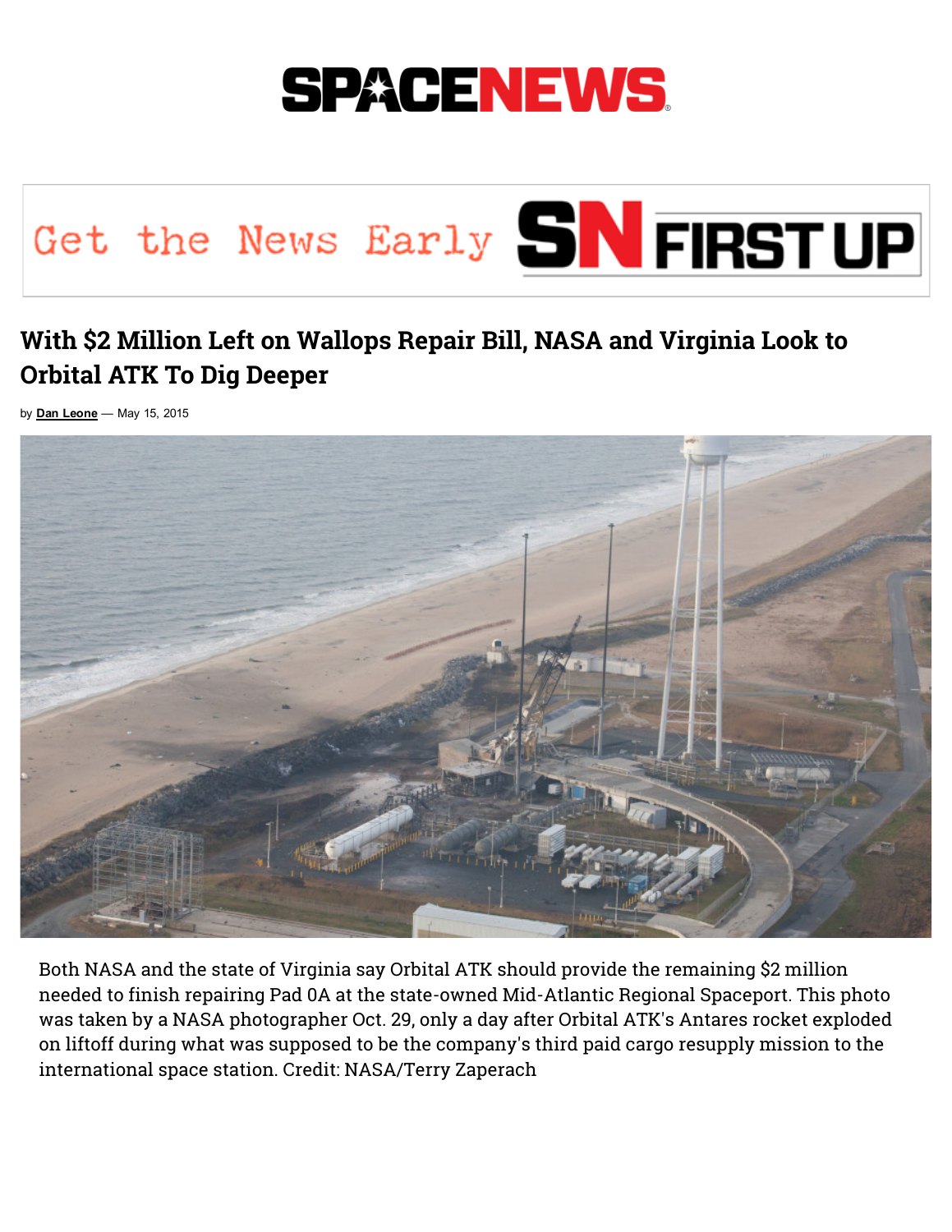A Virginia-owned launch pad damaged in October when Orbital ATK's Antares rocket exploded moments after liftoff is almost fixed, but the company is at loggerheads with the state and the federal government over who should pay the last \$2 million owed in repairs.

The accident, blamed on an engine failure, caused about \$13 million worth of damage to the pad alone, according to Dale Nash, executive director of the Virginia Commercial Space Flight Authority.

NASA has covered about \$5 million of the repair tab, while Dulles, Virginia-based Orbital ATK provided another \$3 million. Virginia contributed too, committing roughly \$3 million of the state-funded spaceflight authority's \$16 million annual operating budget.

That leaves another \$2 million or so to complete repairs of Pad 0A at the Mid-Atlantic Regional Spaceport, a state-leased corner of NASA's Wallops Flight Facility in Wallops Island, Virginia. The pad was developed to support Orbital ATK's cargo resupply missions to the International Space Station under the company's eight-flight, \$1.9 billion Commercial Resupply Services contract with NASA.

Virginia wants to finish pad repairs by September, but is funded only through August, due to the \$2 million shortfall, Nash said.

While that is only a small fraction of the \$90 million Virginia spent to build Pad 0A in the first place, it is \$2 million more than the Commonwealth of Virginia is willing to spend repairing damage that, in the opinion of Virginia Gov. Terry McAuliffe's (D) administration, it did not cause.

"We believe Orbital is responsible for the damage to the pad," Virginia Transportation Secretary Aubrey Layne said in a May 12 phone interview. "We do not see it as a primary obligation of the commonwealth."

Neither Layne nor Nash would say how exactly how or when the remaining \$2 million became a point of disagreement among the involved parties.

Layne told *SpaceNews* only that there is "a disagreement as to where the liability lies."

"It's not with Virginia," Layne said.

Orbital ATK spokeswoman Jennifer Bowman would not address the pad's unpaid repair bills.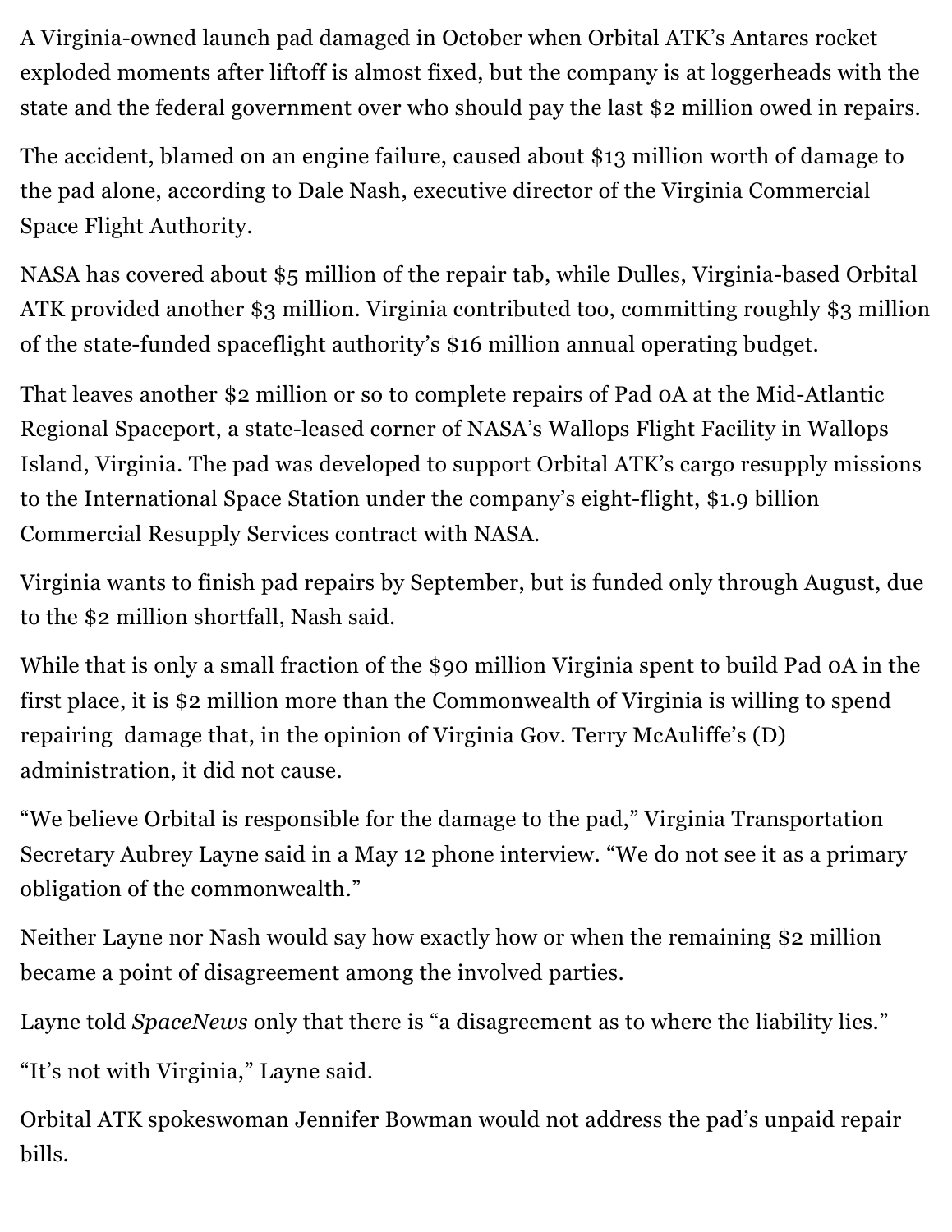"We are confident the pad will be fully restored in the September or October time frame, well in advance of the critical path to support a stage hot-fire test in December or January," Bowman wrote in a May 13 email. "The next launch of Antares from Wallops will be in March 2016."

NASA, meanwhile, is not interested in picking up what is left of the tab, despite the fact that agency wound up with an extra \$20 million in its 21st Century Launch Complex budget as part of the 2015 omnibus spending bill signed in December.

Ahead of the bill's passage, U.S. Sens. Tim Kaine and Mark Warner — former Virginia governors whose administrations shepherded Pad 0A through conception and construction — took credit for plussing up the 21st Century Launch account, announcing in a joint press release the money should be used to repair the damage Antares caused when it exploded on what would have been its third paid cargo run.

NASA, which was not obligated under the bill to use any of the money to fix Pad 0A, sent \$5 million to Wallops before washing its hands of the matter.

NASA's reasoning, spokesman David Weaver told SpaceNews in April when the agency released the repair funds, is that the agency is not paying Orbital ATK to operate a spaceport, but to deliver cargo. That makes pad repairs the company's problem — or at least not NASA's problem.

"Under the contracts and agreements with our partners at Wallops — Orbital ATK and the Virginia Commercial Space Flight Authority — the operability of the Pad 0A launch facilities is the responsibility of the Mid-Atlantic Regional Spaceport and Orbital ATK," Weaver wrote in an email.

Orbital ATK is planning to replace the Aerojet Rocketdyne AJ-26 engines blamed for the October Antares failure for Russian-made RD-181 engines from NPO Energomash, the Russian company that builds the RD-180 engine for United Launch Alliance's vaunted

![](_page_2_Picture_7.jpeg)

"We have lived up to our operating agreement. We didn't damage the pad. We believe Orbital is responsible for the damage to the pad," Virginia Transportation Secretary Aubrey Layne told SpaceNews. Credit: Virginia Department of Transportation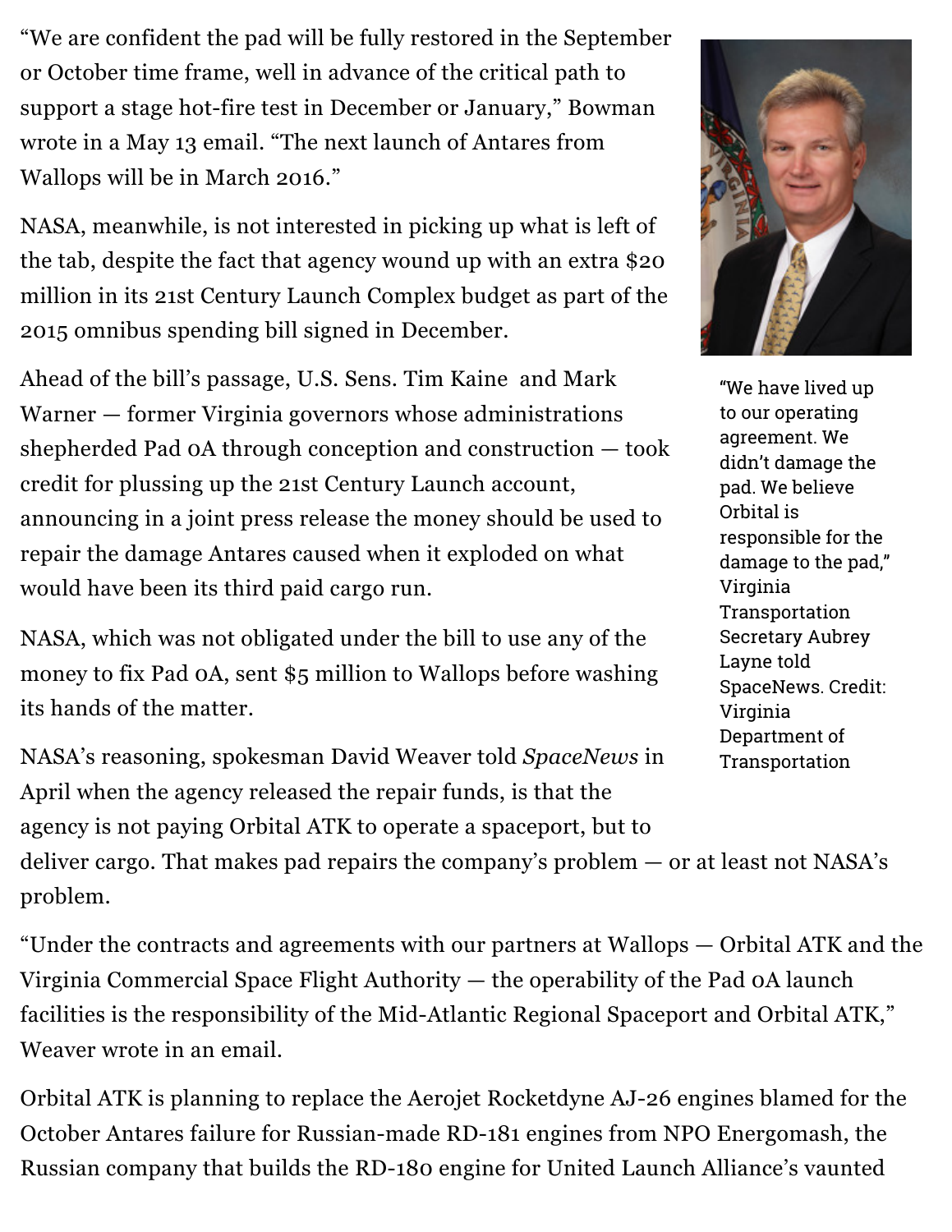Atlas 5. The U.S. Congress in 2014 enacted a phaseout of Russian engines for U.S. military space launches. The ban does not apply to NASA or commercial uses of the engines.

Both the AJ-26, an imported Soviet-surplus engine refurbished for Orbital by Aerojet Rocketdyne, and the RD-181 are liquid-fueled motors that burn kerosene with liquid oxygen. That fundamental similarity allows Virginia to make do with relatively minor modifications to the plumbing at Pad 0A ahead of the next planned Antares launch there in 2016.

In the meantime, Orbital has purchased two Atlas 5 launches from ULA to continue cargo deliveries for NASA. The first ULA-assisted launch of Orbital's Cygnus cargo tug is slated for October or November.

The Future of Virginia's Space Coast

Even after NASA, Virginia and Orbital ATK resolve the matter of repairing Wallops Island's Pad 0A, broader questions remain in Virginia's capital about the state-owned spaceport.

Antares launched successfully three times from the Mid-Atlantic Regional Spaceport (MARS) before the 2014 accident destroyed a load of NASA cargo bound for the International Space Station and caused \$13 million in damages to a launch pad the state paid \$90 million to build.

![](_page_3_Picture_6.jpeg)

More than six months after the Orbital ATK launch failire, crews are making what Virginia spaceport chief Dale Nash called "an awful lot" of progress repairing Pad 0A, shown here in mid-May 2015. Assuming someone quickly provides the remaining \$2 million needed for the rest of

Day-to-day spaceport operations, including launch-day support and year-round maintenance of the pad's cryogenic plumbing, are carried out by the state-funded Virginia Commercial Space Flight Authority. Virginia also collects, under a 2012 agreement with Orbital ATK, a \$1.5 million fee every time the Dulles, Virginia-based firm launches an ISS cargo mission from Pad 0A.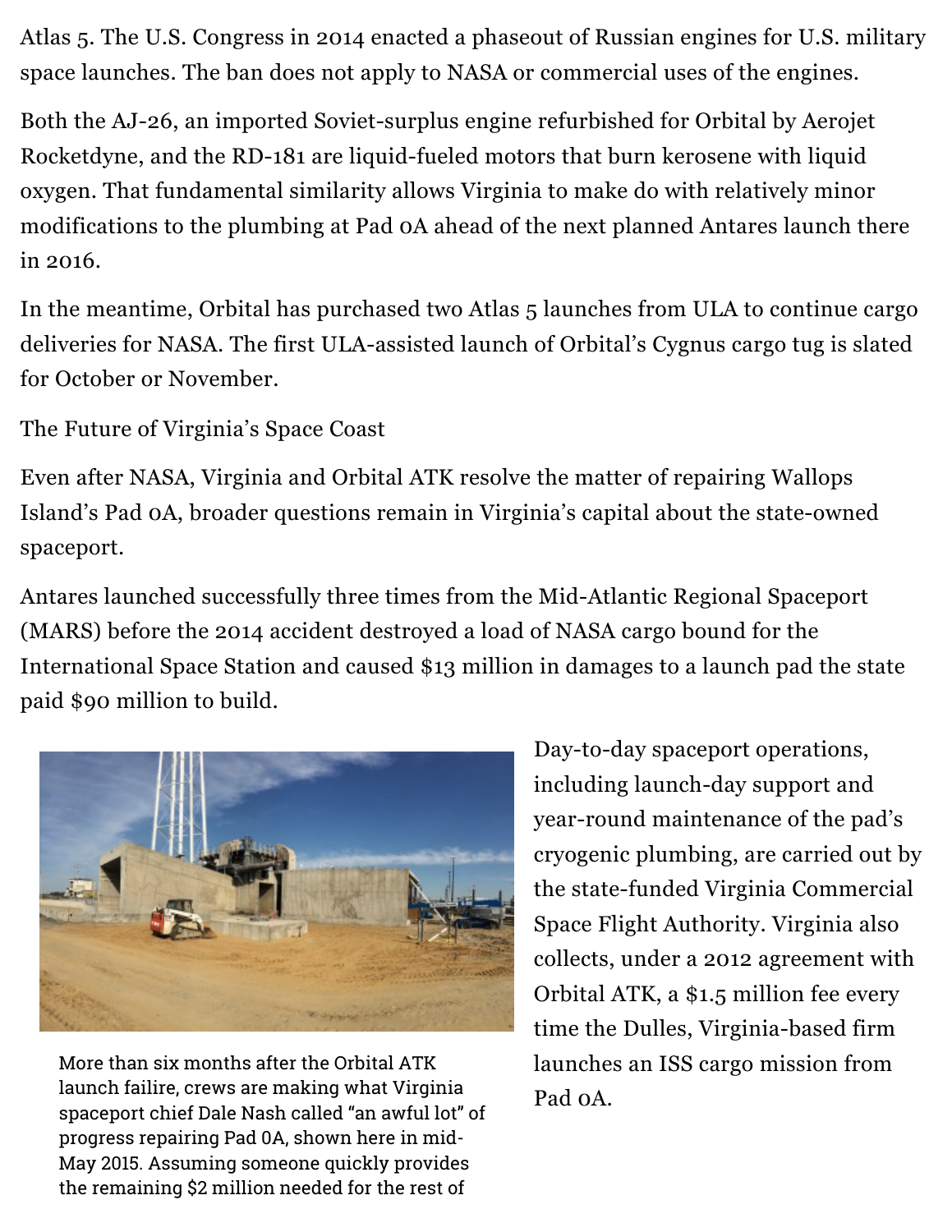the repairs, the pad could be fixed by September or October, Nash said. Credit: Mid-Atlantic Regional Spaceport

Virginia Gov. Terry McAuliffe, who took office five years after the state broke ground on Pad 0A, is questioning whether the model his

predecessors put in place is the right one for the state's budding launch industry.

"The governor does not believe it's a sustainable way forward and has charged the board of the spaceport to look at that as we move forward," state Transportation Secretary Layne told SpaceNews May 11.

Practically speaking, MARS is only set up to support Orbital ATK launches. Supporting other rockets would most likely mean building more launch pads, since Pad 0A is tailored for the liquid-fueled Antares and Pad oB, the port's other pad, is customized for the solidfueled, converted Peacekeeper missile Orbital ATK markets as Minotaur-C.

MARS management was hunting for other spaceport tenants before the Oct. 28 accident that destroyed Antares, but business development has taken a back seat to pad repairs, MARS chief Nash told SpaceNews.

"Our crews have done an awful lot with a little bit, and we hope to have the pad rebuilt and ready to begin integrated testing at the end of September," Nash said May 12.

Nash, a spaceport veteran who ran Alaska's space development agency before coming to Virginia, hinted that the state might demand higher per-launch fees from Orbital.

"We believe that we can move to a more sustainable model with an increase in launch activity and additional revenues generated as we go forward," he said.

Orbital ATK, which is being pressed by NASA and Virginia to increase its \$3 million contribution to Pad 0A repairs, declined through spokeswoman Jennifer Bowman to comment about possible fee hikes.

Whatever the outcome of negotiations between Orbital ATK and Virginia, it is unlikely that MARS, or for that matter any other statesponsored spaceport, would be able to get by without government support of some form, said Kay Sears, a member of the Virginia Commercial Space Flight Authority's board of directors and president of Intelsat General Corp.